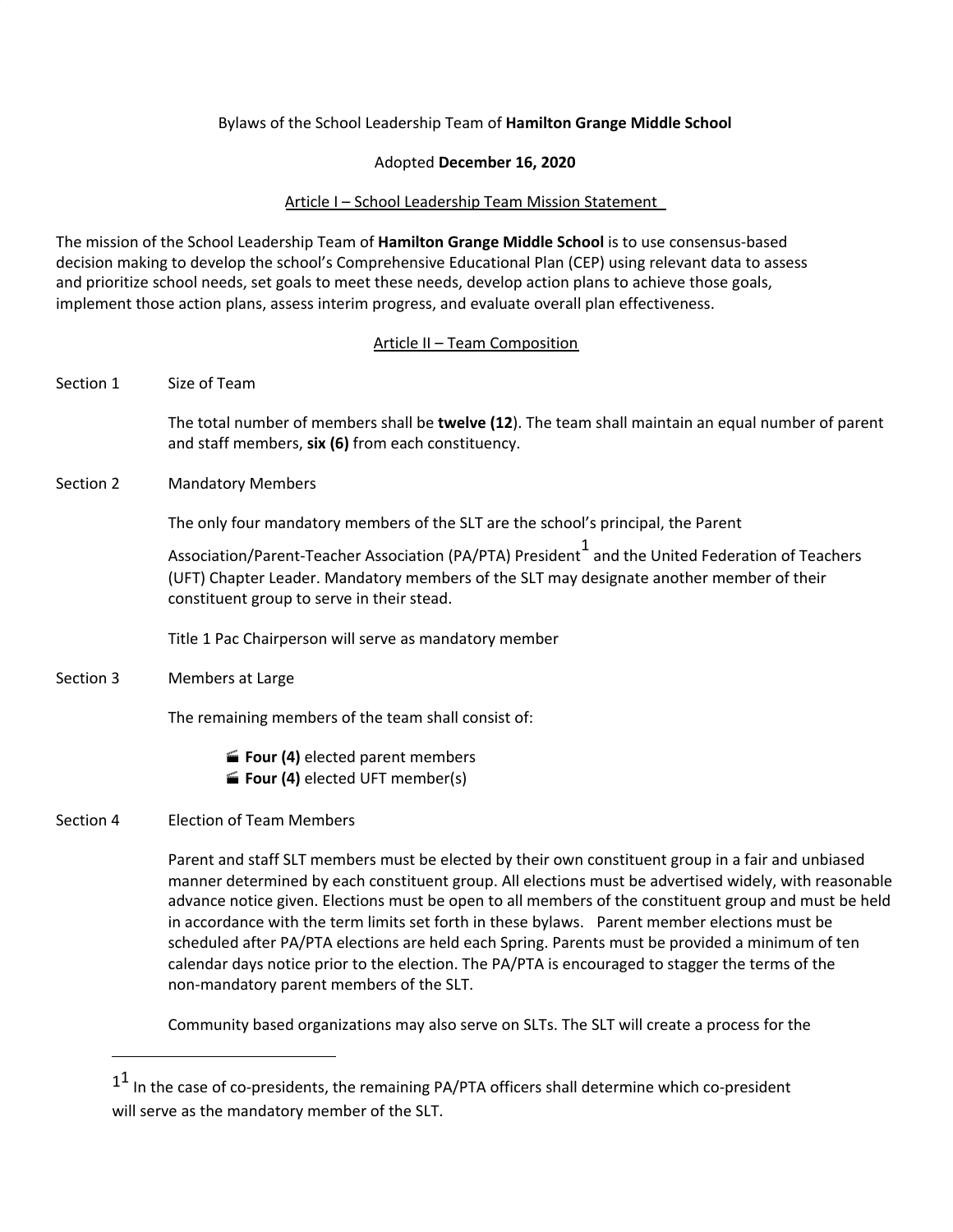organizations to apply for membership. A member of the team may also recommend an organization for membership. This will be done on an annual basis. Community based organization members will be included in the total number of team members, but will not be counted when determining the balance of parent and staff members.

Elections held to fill vacancies due to resignation, cessation of member eligibility, or removal pursuant to **Article IV** will be conducted by the appropriate constituent group prior to the next scheduled team meeting. Team members elected to fill vacancies shall be eligible to serve until the completion of that term.

Section 5 Chairperson/Co-Chairpersons

Selection Method - The Chairperson shall be selected by consensus of the team and shall serve for a period of **one (1)** year. If the team opts to elect Co-Chairpersons, they will share the role of Chairperson as outlined in these bylaws. The election shall take place at the September meeting. [The Chairperson is responsible for scheduling meetings, ensuring that team members have the information necessary to guide their planning, and focusing the team on educational issues of importance to the school. The Chairperson ensures that voices of all team members are heard.]

### Section 6 Additional Leadership Roles

Secretary – The secretary will be responsible for sending SLT meeting notices and for keeping the minutes of SLT meetings. Such minutes must be maintained at the school, with a copy provided to the PA/PTA. The school principal may designate an office staff member to assist the SLT secretary.

Facilitator – The Facilitator shall advise the Chairperson and other team members on matters of Parliamentary Procedure.

Financial Liaison – The Financial Liaison shall assume responsibility for documenting member participation for the purposes determining eligibility for the annual SLT remuneration.

Timekeeper – The Timekeeper ensures that all agenda items are discussed by monitoring the allotment of time afforded each item. Selection Method – Additional leadership roles will be filled by consensus of the team at the **June** meeting and shall serve for a period of **one (1)** year.

#### Section 7 Length of Term and Term Limits

Team members, with the exception of mandatory members, student members, and community based organization members, are elected for **one (1)** year terms. However, all members must remain eligible to serve pursuant to Chancellor's Regulation A-655 for the duration of their term.

Members may not serve more than **three (3)** consecutive terms. However, if no other willing, eligible candidate is identified for a particular constituent group, a member may be elected for an additional term.

#### Section 8 Responsibilities of School Leadership Team Members

Team members, including those additional roles outlined in these bylaws, are responsible for developing an annual school Comprehensive Educational Plan (CEP) that is aligned with the school-based budget for the ensuing school year. The school-based budget provides the fiscal parameters within which the SLT will develop the goals and objectives to meet the needs of students and the school's educational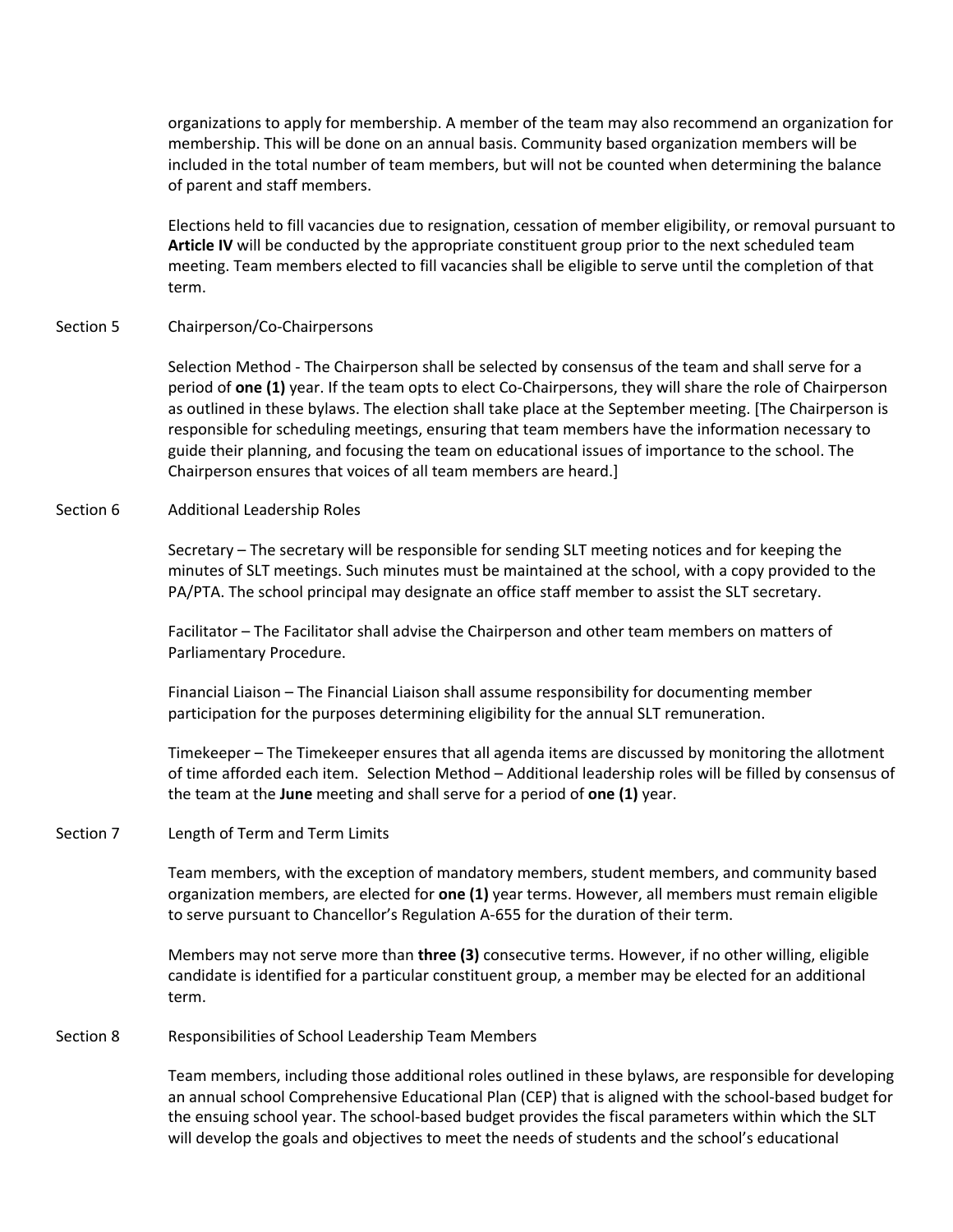program.

The SLT shall provide an annual assessment to the community or high school superintendent of the principal's record of developing an effective shared decision- making relationship with the SLT members during the year.

The SLT will serve as the vehicle for consultation with parent representatives regarding federal reimbursable funding (e.g., Title I). The SLT will coordinate with other school committees such as the Parent Association/Parent Teacher Association and the Title I Committee to ensure that all school-wide committees are working toward the same goals set forth in the CEP.

Team members must work collaboratively by sharing their ideas and concerns and listening to the ideas and concerns of others; engaging in collaborative problem-solving and solution-seeking that will lead to consensus-based decisions.

Team members must communicate effectively with their constituent groups and share the views of their constituencies with the team.

## Article III – Team Meetings

## Section 1 Schedule of Meetings

The School Leadership Team shall meet at least once a month during the school year. All meetings shall be held on *the first Thursday of every month* from **3:00** to **5:00 pm**. Additional meetings will be scheduled by the Chairperson as needed or upon request by the team members. Meetings will be scheduled at a time convenient for parent members on the team. Parent members will be polled each year to determine a convenient time for team meetings.

Members who miss more than **two** consecutive meetings without rendering in writing a good and valid excuse will be subject to removal from the team.

## Section 2 Notice of Team Meetings

The School Leadership Team will establish a yearly calendar which shall be posted in the general office, front security desk, in the parent coordinator's office *school website, school calendar, Class Dojo, and text message* at the beginning of each school year. The calendar shall be distributed at the first meeting of the parent association each school year. The Chairperson will send meeting reminders one week prior to all meetings by school mailbox and backpack, postal mail, email, or telephone. Meeting notification should include Zoom link.

## Section 3 Meeting Attendance

School Leadership Team members are expected to attend all meetings. If team members are unable to attend the meeting, they must contact the Chairperson in advance of the meeting.

#### Section 4 Quorum

*3 members of each constituent group* shall constitute a quorum. Each constituent group shall be responsible for ensuring that their group is adequately represented at each meeting.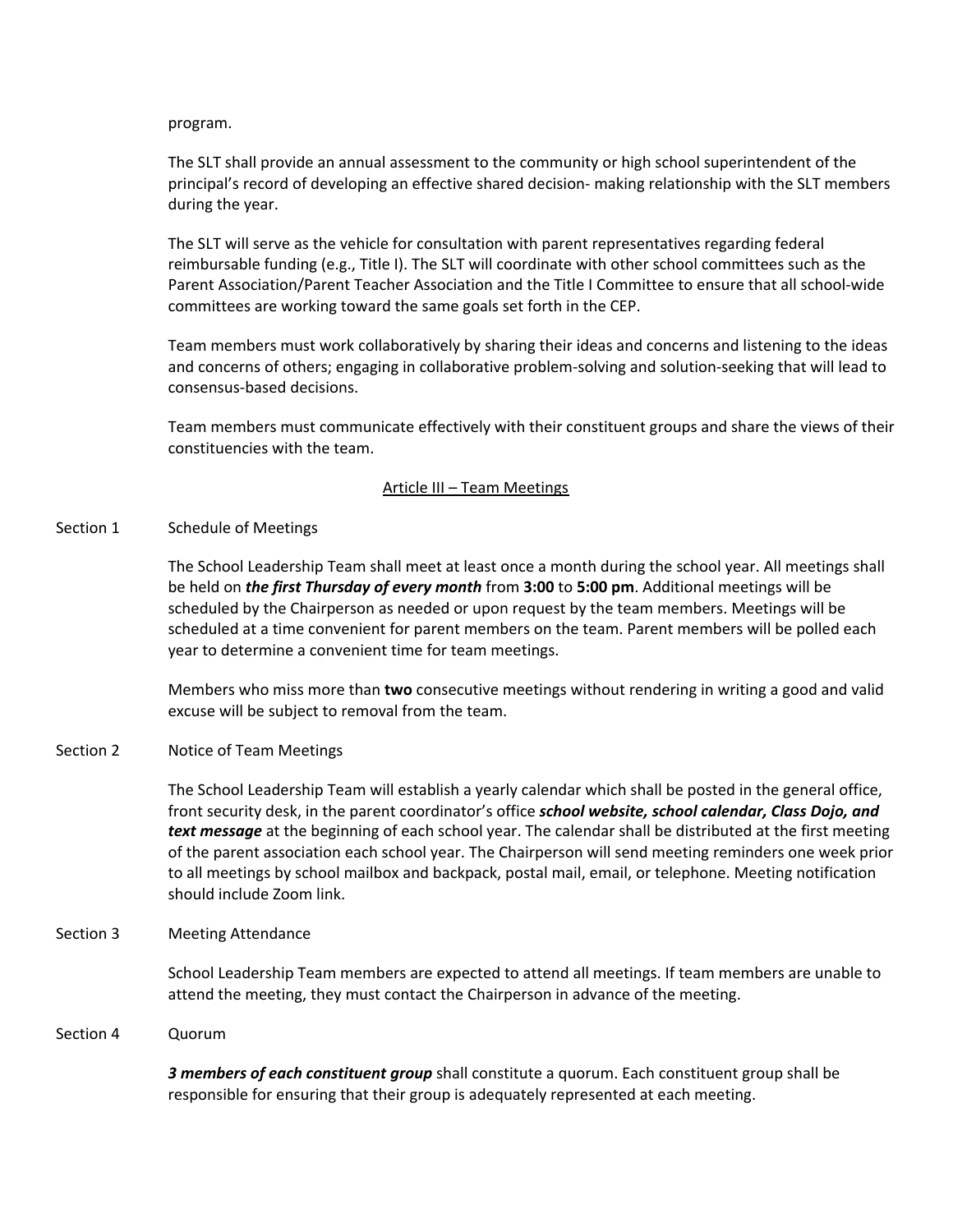### Section 5 Order of Business

# ■ Call to Order

- Reading and Approval of the Previous Meeting's Minutes
- Committee Reports
- Discussion of Unfinished Business Agenda Items
- **Discussion of New Business Agenda Items**
- Creation of Agenda for the Next Meeting
- Adjournment

# Article IV – Removal of a School Leadership Team Member

## Section 1 Removal Process

Team members who fail to attend **three (3)** consecutive meetings, fail to perform their roles and responsibilities as outlined in these bylaws, or behave in a manner that is disruptive and undermining to the work of the Team will be removed by consensus of the remaining team members. The School Leadership Team must have a quorum of members present and reach unanimous agreement when deciding to remove a member. The member shall be provided a written notice of the Team's decision. The letter shall include the reason for the removal and the member's right to appeal the decision. The letter shall be signed by the Chairperson or Co-Chairpersons and shall be sent by registered return receipt mail delivery to ensure proper notification and receipt.

## Section 2 Filling a Vacancy

When a member resigns or is removed, the vacancy will be advertised to the appropriate constituent group and an election will be held in accordance with these bylaws.

## Article V – Decision-Making

Section 1 **Consensus-based decision-making must be the primary means of making School Leadership Team decisions. Consensus should be defined as reaching an agreement acceptable to all members. The team should develop methods for engaging in collaborative problem-solving and solution seeking and, when necessary, effective conflict resolution strategies.**

With this approach, members listen to one another's contributions and ideas with the goal of arriving at solutions that work for the entire group. Bylaws, mandated for all SLTs, serve as the team's operating guidelines. Robert's rules **of order should serve as a guideline for conducting business.**

## Article VI – Conflict Resolution

## Section 1 Assistance from the District Leadership Team (DLT)

The School Leadership Team will seek assistance from the DLT or appropriate superintendent when members cannot reach agreement on an issue. Where team members have difficulty obtaining information or wish to obtain assistance in resolving issues relating to consultation with the school principal, they may seek assistance from the DLT or superintendent. If after receiving assistance from the DLT or superintendent, the Team still cannot reach agreement on the CEP, the superintendent will make the final determination.